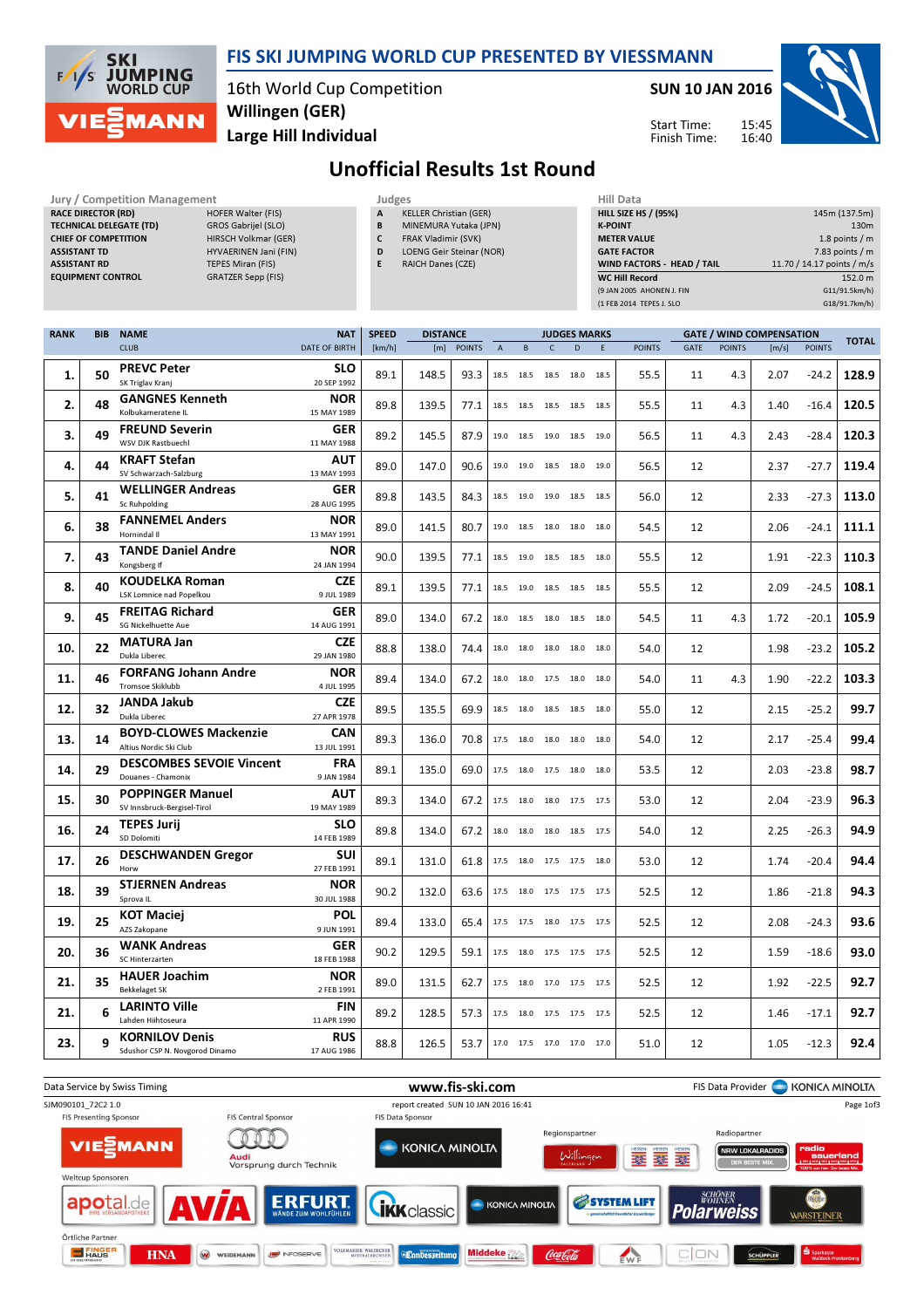



Disqualified

 $\mathbf{L}$ 

16th World Cup Competition Large Hill Individual Willingen (GER)

SUN 10 JAN 2016

Start Time: Finish Time:



## Unofficial Results 1st Round

| <b>RANK</b> | <b>BIB</b>               | <b>NAME</b>                                                                         | <b>NAT</b>                             | <b>SPEED</b> |       | <b>DISTANCE</b> |                           |                                                        |                | <b>JUDGES MARKS</b> |      |               |      | <b>GATE / WIND COMPENSATION</b> |       |               |              |
|-------------|--------------------------|-------------------------------------------------------------------------------------|----------------------------------------|--------------|-------|-----------------|---------------------------|--------------------------------------------------------|----------------|---------------------|------|---------------|------|---------------------------------|-------|---------------|--------------|
|             |                          | <b>CLUB</b>                                                                         | <b>DATE OF BIRTH</b>                   | [km/h]       | [m]   | <b>POINTS</b>   | $\boldsymbol{\mathsf{A}}$ | B                                                      | $\mathsf{C}$   | D                   | E    | <b>POINTS</b> | GATE | <b>POINTS</b>                   | [m/s] | <b>POINTS</b> | <b>TOTAL</b> |
| 24.         | 18                       | <b>NEUMAYER Michael</b><br>SC 1906 Oberstdorf                                       | GER<br>15 JAN 1979                     | 90.2         | 131.0 | 61.8            |                           | 17.5 17.5 17.5 16.5 17.5                               |                |                     |      | 52.5          | 12   |                                 | 1.89  | $-22.1$       | 92.2         |
| 25.         | 28                       | <b>HULA Stefan</b><br>KS Eve-nement Zakopane                                        | <b>POL</b><br>29 SEP 1986              | 89.9         | 131.5 | 62.7            |                           | 17.5 18.0 17.5 18.0 17.5                               |                |                     |      | 53.0          | 12   |                                 | 2.08  | $-24.3$       | 91.4         |
| 25.         | 15                       | STEKALA Andrzej<br>Azs Zakopane                                                     | <b>POL</b><br>30 JUN 1995              | 89.3         | 133.0 | 65.4            |                           | 18.0 18.0 17.5 17.5 17.5                               |                |                     |      | 53.0          | 12   |                                 | 2.31  | $-27.0$       | 91.4         |
| 27.         | 17                       | <b>HAZETDINOV Ilmir</b><br>SDUSHOR 33 MOSKOVSKAYA OBLAST - RES                      | RUS<br>28 OCT 1991                     | 89.1         | 133.0 | 65.4            |                           | 17.5 18.0 17.5 18.0 17.5                               |                |                     |      | 53.0          | 12   |                                 | 2.46  | $-28.8$       | 89.6         |
| 28.         | 31                       | LEYHE Stephan<br>SC Willingen                                                       | GER<br>5 JAN 1992                      | 89.6         | 126.5 | 53.7            |                           | 17.0 17.5 17.5 17.0 17.0                               |                |                     |      | 51.5          | 12   |                                 | 1.34  | $-15.7$       | 89.5         |
| 29.         | 37                       | <b>AMMANN Simon</b><br><b>SSC Toggenburg</b>                                        | SUI<br>25 JUN 1981                     | 89.7         | 129.5 | 59.1            |                           | 16.5 17.5 16.0 16.5 17.5                               |                |                     |      | 50.5          | 12   |                                 | 1.75  | $-20.5$       | 89.1         |
| 30.         | 8                        | <b>WOLNY Jakub</b><br>LKS Klimczok Bystra                                           | <b>POL</b><br>15 MAY 1995              | 89.5         | 128.5 | 57.3            |                           | 17.5 17.5 17.5 18.0                                    |                |                     | 17.5 | 52.5          | 12   |                                 | 1.88  | $-22.0$       | 87.8         |
| 31.         | $\overline{\phantom{a}}$ | ZIOBRO Jan<br><b>WKS Zakopane</b>                                                   | <b>POL</b><br>24 JUN 1991              | 89.0         | 128.5 | 57.3            |                           | 17.0 17.5 17.0 17.0                                    |                |                     | 17.0 | 51.0          | 12   |                                 | 1.77  | $-20.7$       | 87.6         |
| 32.         | 33                       | <b>FETTNER Manuel</b><br>SV Innsbruck-Bergisel-Tirol                                | AUT<br>17 JUN 1985                     | 89.3         | 128.0 | 56.4            |                           | 17.0 17.0 17.5 17.0 17.0                               |                |                     |      | 51.0          | 12   |                                 | 1.73  | $-20.2$       | 87.2         |
| 33.         | 3                        | <b>EGLOFF Luca</b><br>Grabserberg                                                   | SUI<br>6 JUN 1995                      | 89.8         | 126.0 | 52.8            |                           | 17.0 17.0 17.5 17.0                                    |                |                     | 17.5 | 51.5          | 12   |                                 | 1.51  | $-17.7$       | 86.6         |
| 34.         | 13                       | <b>ASCHENWALD Philipp</b><br>SC Mayerhofen-Tirol                                    | AUT<br>12 NOV 1995                     | 89.5         | 128.5 | 57.3            |                           | 17.0 17.0                                              | 17.0 16.5      |                     | 17.0 | 51.0          | 12   |                                 | 2.01  | $-23.5$       | 84.8         |
| 35.         | 27                       | <b>HLAVA Lukas</b><br>Dukla Liberec                                                 | <b>CZE</b><br>10 SEP 1984              | 89.3         | 127.5 | 55.5            |                           | 17.0 17.5 17.5 17.0 17.5                               |                |                     |      | 52.0          | 12   |                                 | 2.00  | $-23.4$       | 84.1         |
| 36.         | 16                       | <b>GEIGER Karl</b><br>SC 1906 Oberstdorf                                            | GER<br>11 FEB 1993                     | 89.7         | 124.0 | 49.2            |                           | 17.0 17.5 17.0 16.5 17.0                               |                |                     |      | 51.0          | 12   |                                 | 1.43  | $-16.7$       | 83.5         |
| 37.         | 47                       | <b>HAYBOECK Michael</b><br>UVB Hinzenbach-Oberoesterreich                           | AUT<br>5 MAR 1991                      | 89.1         | 123.5 | 48.3            |                           | 16.5 16.0                                              | 16.5 15.5 17.0 |                     |      | 49.0          | 11   | 4.3                             | 1.78  | $-20.8$       | 80.8         |
| 38.         | 42                       | <b>PREVC Domen</b><br>Sk Triglav kranj                                              | <b>SLO</b><br>4 JUN 1999<br><b>FIN</b> | 89.2         | 122.0 | 45.6            |                           | 14.5 15.0 16.0 14.5 15.0                               |                |                     |      | 44.5          | 12   |                                 | 0.85  | $-9.9$        | 80.2         |
| 39.         | 11                       | <b>OLLI Harri</b><br>Ounasvaara Ski Club<br><b>LAMY CHAPPUIS Ronan</b>              | 15 JAN 1985<br>FRA                     | 89.4         | 126.0 | 52.8            |                           | 16.5 17.5 16.5 17.0 17.0                               |                |                     |      | 50.5          | 12   |                                 | 2.17  | $-25.4$       | 77.9         |
| 40.         | 20                       | Bois D'amont                                                                        | 10 SEP 1993<br>RUS                     | 89.1         | 124.0 | 49.2            |                           | 16.5 16.0 17.0 17.0 17.0                               |                |                     |      | 50.5          | 12   |                                 | 1.91  | $-22.3$       | 77.4         |
| 41.         | 19                       | <b>KLIMOV Evgeniy</b><br>GBU TSTOVS Moskovskaya oblast Ski s<br><b>LANISEK Anze</b> | 3 FEB 1994<br><b>SLO</b>               | 88.6         | 125.0 | 51.0            |                           | 16.5 17.0 16.5 17.0                                    |                |                     | 16.5 | 50.0          | 12   |                                 | 2.40  | $-28.1$       | 72.9         |
| 42.         | 34                       | <b>Ssk Menges</b><br><b>GLASDER Michael</b>                                         | 20 APR 1996<br><b>USA</b>              | 89.5         | 120.0 | 42.0            |                           | 17.0 17.0 17.0 16.5                                    |                |                     | 17.5 | 51.0          | 12   |                                 | 1.75  | $-20.5$       | 72.5         |
| 43.         | $\overline{2}$           | Norge Ski Club<br><b>ASIKAINEN Lauri</b>                                            | 27 MAR 1989<br>FIN                     | 89.5         | 120.5 | 42.9            |                           | 16.5 17.0 17.0 17.0 17.0                               |                |                     |      | 51.0          | 12   |                                 | 1.87  | $-21.9$       | 72.0         |
| 44.         | 23                       | Kuusamon Erae-Veikot<br><b>BOYARINTSEV Vladislav</b>                                | 28 MAY 1989<br><b>RUS</b>              | 88.5         | 121.5 | 44.7            |                           | 16.5 17.0 17.0 17.0 17.0                               |                |                     |      | 51.0          | 12   |                                 | 2.10  | $-24.6$       | 71.1         |
| 45.         | 12                       | Saint-Petersburg KOR1 Dinamo<br><b>POGRAJC Andraz</b>                               | 31 OCT 1994<br><b>SLO</b>              | 88.9         | 122.5 | 46.5            |                           | 16.5 16.5 16.5 16.5 16.5                               |                |                     |      | 49.5          | 12   |                                 | 2.55  | $-29.8$       | 66.2         |
| 46.         | 1                        | SK Zagorje<br><b>KRANJEC Robert</b>                                                 | 26 SEP 1991<br><b>SLO</b>              | 89.3         | 118.0 | 38.4            |                           | 16.0 17.0 16.5 16.5 16.0                               |                |                     |      | 49.0          | 12   |                                 | 1.91  | $-22.3$       | 65.1         |
| 47.         | 21                       | SK Triglav Kranj                                                                    | 16 JUL 1981<br>KAZ                     | 88.9         | 119.0 | 40.2            |                           | 14.5 15.0 16.0 15.0 15.0                               |                |                     |      | 45.0          | 12   |                                 | 2.02  | $-23.6$       | 61.6         |
| 48.         | 5                        | <b>ZHAPAROV Marat</b><br>Ski Club VKO                                               | 25 AUG 1985                            | 88.6         | 114.5 | 32.1            |                           | 16.0 16.5 16.5 16.0 17.0                               |                |                     |      | 49.0          | 12   |                                 | 1.68  | $-19.7$       | 61.4         |
| 49.         | 10                       | <b>ZHAPAROV Radik</b><br>Shvsm Dinamo                                               | KAZ<br>29 FEB 1984                     | 89.2         | 113.0 | 29.4            |                           | $16.0 \qquad 16.5 \qquad 16.0 \qquad 16.0 \qquad 16.0$ |                |                     |      | 48.0          | 12   |                                 | 1.52  | $-17.8$       | 59.6         |